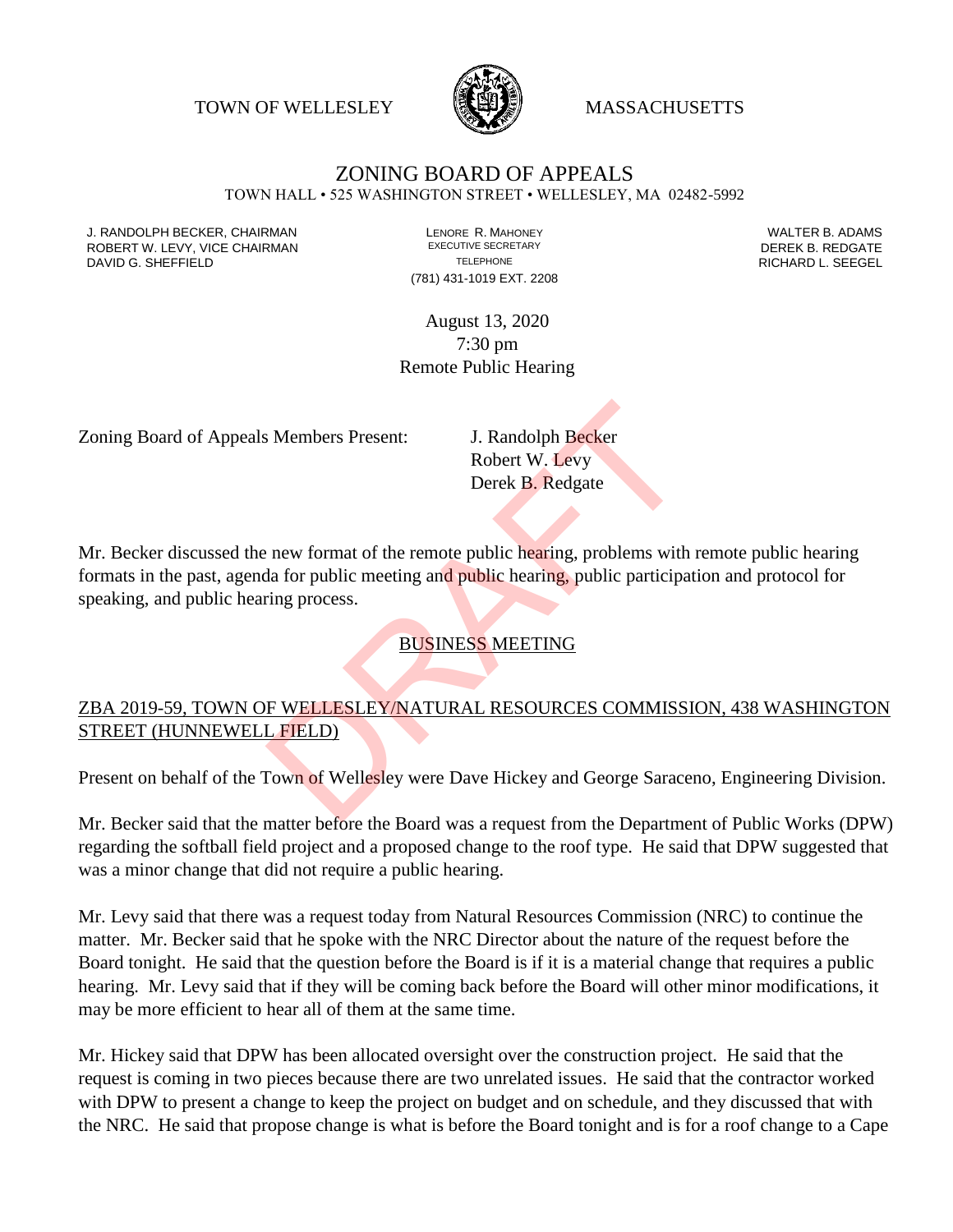Cod salt box style, similar to what is a Lee Field and Reidy Field. He said that when they asked the Board about making a similar change at Lee Field, it was considered to be a minor change.

Mr. Hickey said that after speaking with the NRC and after they sent the letter of request to the Board, a generous contributor to the project came forward to make further changes. He said that he was not sure if that will be supported by the NRC. He said that his obligation is to the contractor to keep the project on budget and on schedule. He said that the question before the Board is whether the change to the roof to be a little more consistent with what is out in the general complex and similar to what they did at Lee Field is a minor modification. He said the Board's decision will allow DPW to move forward with the project, regardless of what comes out of further discussions with the NRC.

Mr. Redgate confirmed that the proposed change is for the roof at Hunnewell Field, which is between Lee and Reidy Fields. He asked if Lee Field was complete. Mr. Hickey said that DPW included some pictures of the Lee Field dugouts, as constructed. He said that the request is to build the same roof at Hunnewell Field. He said that the rest of the building is slightly different. Mr. Redgate said that when the Board originally permitted the project, a lot of the neighbors' concerns were about Lee Field, which is much closer to the neighbors.

Mr. Levy confirmed that, other than the roof, the dimensions are all the same.

Mr. Levy moved that the Board make a finding that this is a minor modification. He moved that the Board approve the minor modification. Mr. Redgate seconded the motions. The Board voted unanimously the motions. project, a lot of the neighbors' concerns were about Lee F<br>
other than the roof, the dimensions are all the same.<br>
Board make a finding that this is a minor modification.<br>
Mr. Redgate seconded the motions. The Board<br>
ye.<br>

Mr. Redgate voted aye, aye. Mr. Levy voted aye, aye. Mr. Becker voted aye, aye.

## PUBLIC HEARING

# ZBA 2020-29, DENISE CANZANO, 139 OVERBROOK DRIVE

Present at the hearing was David Himmelberger, Esq., who said that his client initially proposed to make an addition to an existing nonconforming structure and has decided that he would prefer to raze and rebuild a nonconforming structure instead, which will require a special permit. He said that the question is whether the Board will allow matter to be continued to a future hearing and substitute in the new plans, as opposed to having to formally withdraw and re-submit. He said that the deadline to submit for the September hearing has gone by.

Mr. Levy said that his concern is that appropriate notice is given to the abutters, as well as publication. He said that normally it is not republished and abutters are not notified when a hearing is continued. He said that abutters saw what was originally a renovation and that has now morphed into a teardown. He said that it is prudent to let everyone know what is going on with a new notice. He questioned whether that entails a new application.

Mr. Becker said that the originally scheduled public hearing for September has not been noticed. He said that this petition could move to the end of the queue. Mr. Levy said that as long as the abutters are notified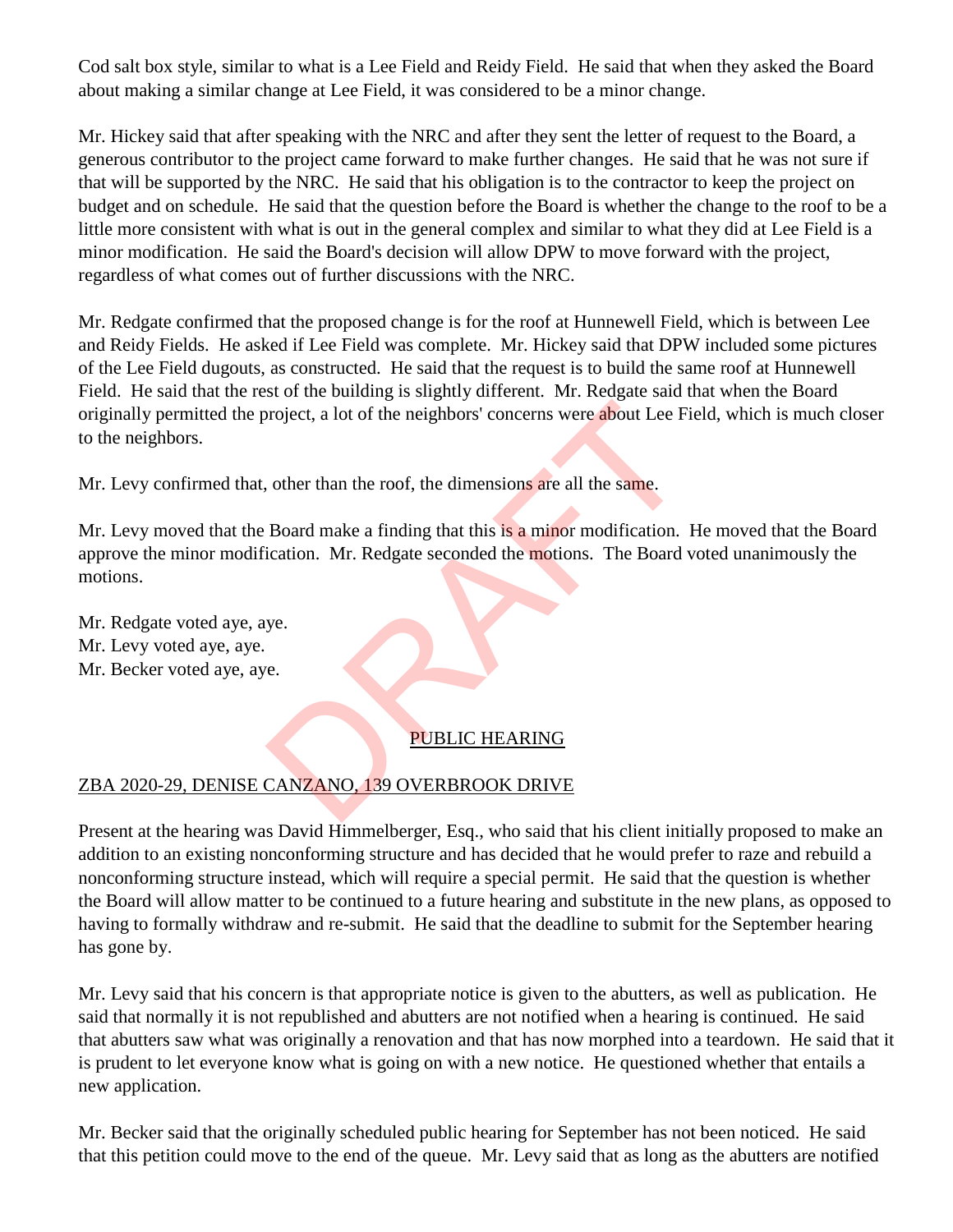that this will now be a teardown instead of a renovation, and they have time to review the plans, he had no objection to keeping it under the same docket number and just charge for mailing and publication fees. He said that because the hearing was not opened, the panel does not have to be the same.

Mr. Levy moved, Mr. Redgate seconded the motion, and the Board voted unanimously to approve renoticing the petition for a continued public hearing.

Mr. Redgate voted aye. Mr. Levy voted aye. Mr. Becker voted aye.

#### ZBA 2020-30, KATHLEEN KELLEY, 8 BROOKFIELD ROAD

Present at the public hearing was Laurence Shind, Esq., representing the Applicant, and Steven Meyers, Architect

Mr. Shind said that the request is for approval to build a two story addition to the left side of the home. He said that the addition will contain a master suite on the second floor, and a sun room and an office on the first floor. He said that the existing three season room will be removed and incorporated into the addition.

Mr. Shind said that the lot is undersized at 9,000 square feet in a 10,000 square foot district. He said that there is an existing nonconforming garage on the right side of the house. He said that the proposed addition will comply with all dimensional setback rules. He said that TLAG of the existing house is approximately 2,800 square feet and proposed finished TLAG will be 3,500 square feet, which is under the 3,600 square foot threshold for the district. He said that existing lot coverage is 16.5 percent and proposed lot coverage is just under 22 percent, which is below the 25 percent maximum. He said that the tried to fit the design in with the existing house and the neighborhood, which is a mix of colonials and capes. He said that they shared the plans with the immediate neighbors and are not aware of any objections. He said that the neighbor on the left side who will be closest to the proposed addition has expressed their approval of the plans. equest is for approval to build a two story addition to the<br>l contain a master suite on the second floor, and a sun rod<br>isting three season room will be removed and incorporat<br>of t is undersized at 9,000 square feet in a 1

Mr. Levy said that the Board received a number of emails from neighbors expressing unanimous support of the project.

Mr. Levy asked if the shed in the back corner will remain. Ms. Kelley said that was just replaced and the plan is to keep it. She said that it is under 100 square feet.

Mr. Redgate discussed inserting a condition that the plot plan be updated to include the zoning district and a dimensional table for the SR10 District, so that the Board can clearly see that the left side will comply.

Mr. Becker asked if any member of the public wished to speak to the petition.

Mr. Becker read the Planning Board recommendation.

Mr. Becker said that the addition does not overwhelm the house and the TLAG is below the trigger for Large House Review. He said that the house is a little bigger than average but not the usual three times as large as what was there before that the Board typically sees.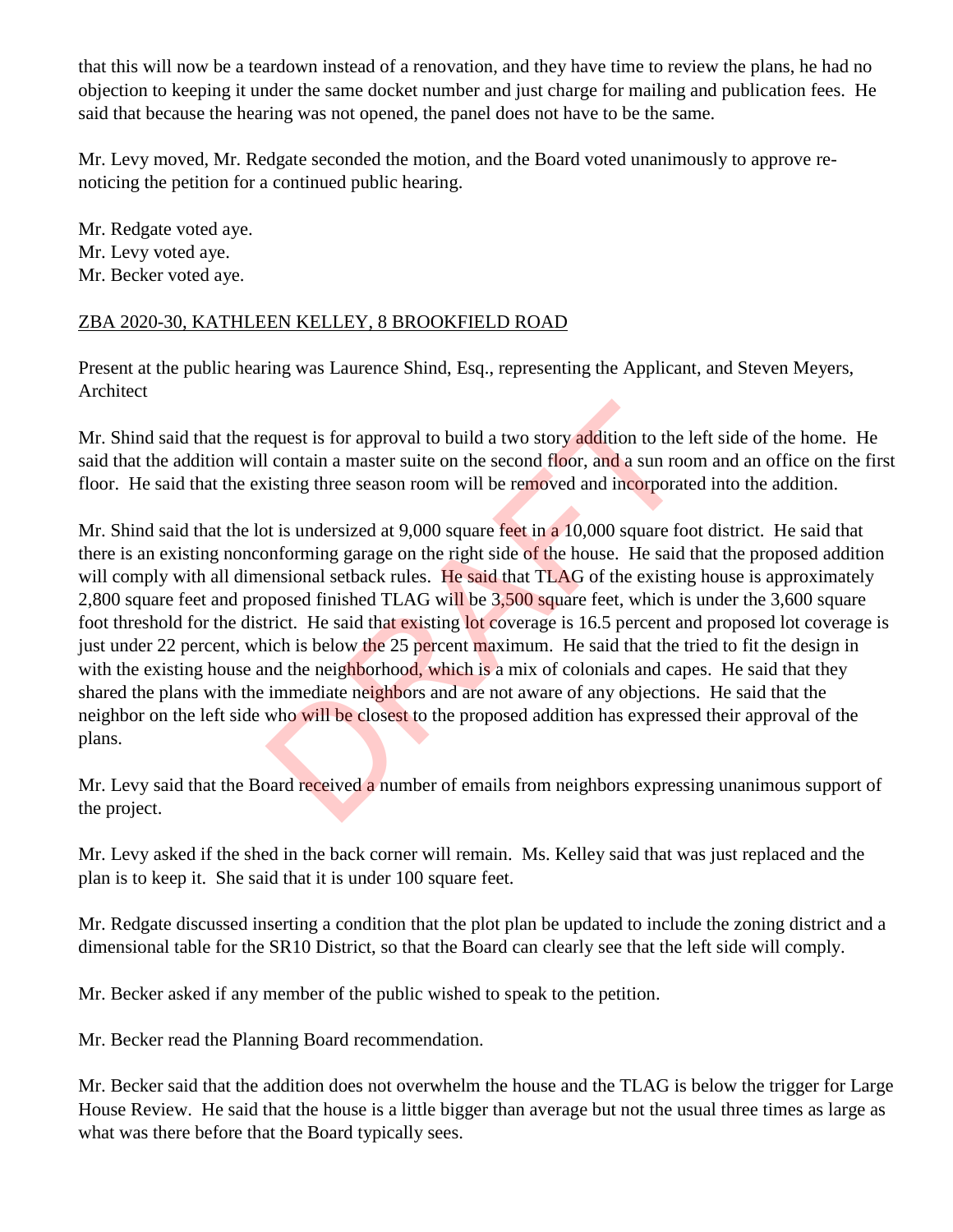Mr. Levy said that the Planning Board noted that the project is still subject to review by the Historical Commission. Mr. Meyers said that he will include the calculation of demolition.

Mr. Levy moved, Mr. Redgate seconded the motion, and the Board voted unanimously to allow the special permit, as applied for and make a finding that the proposed structure shall not be substantially more detrimental to the neighborhood than the existing nonconforming structure, subject to a condition that a revised plot plan be submitted that shows the zoning district and a dimensional table for the district in which the property is located.

Mr. Redgate voted aye. Mr. Levy voted aye. Mr. Becker voted aye.

#### ZBA 2020-31, UNITARIAN SOCIETY OF WELLESLEY, 309 WASHINGTON STREET

Present at the public hearing was Karen Mariscal, who said that she was before the Board just over a year ago to approve the use of the Unitarian Church's parking lot at 309 Washington Street to make some revenue. She said that the lot sits empty and they thought that t would help the town to provide more parking. She said that the Boxcar Company is partnering with the Church as an app to reserve parking spaces. She said that they requested the use for 35 spaces last year, not all of which are for Boxcar. She said that some of the spaces are for Green's Hardware. She said that they tried it for a year and it went well and did not disrupt the neighborhood. She said that they never filled all 20 spaces for Boxcar. She said that with Covid there is a diminished number but they still want to keep the program. She asked if the renewal could be for five years instead of one year. Mr. Becker said that the longest period that the Board has granted is for three years. ing was Karen Mariscal, who said that she was before the Unitarian Church's parking lot at 309 Washington St e lot sits empty and they thought that t would help the to e Boxcar Company is partnering with the Church as an a

Mr. Becker said that this is a use permit. He asked how the increase of 35 cars affects vehicle circulation in the lot, queuing in the lot and queuing at the driveways. Ms. Mariscal said that there have been no problems, even with the pre-school. She said that they already had 10 spaces for Green's and they never used all 25 for Boxcar. She said that people come at different times and it is clearly marked. Mr. Becker asked if there were any issues with the pre-school and pedestrian safety. Ms. Mariscal said that there have been no problems with that.

Mr. Levy said that the original decision seemed to be for the use of Boxcar and the fact that Green's is using some of the spaces is the first that he has heard of it. He said that he drove yesterday and counted 16 stenciled spaces. Ms. Mariscal said that there are 59 total and 20 stenciled. She said that 12 are accessory for staff and pre-school staff and the rest are for use. Mr. Levy said that the original permit seemed to be for Boxcar. Ms. Mariscal said that the request is for non-accessory parking. Mr. Levy confirmed that the spaces used by Green's are not marked. Ms. Mariscal said that they tell them where to park, against the wall behind the building. Mr. Levy questioned whether the Board needs to designate where the spaces are.

Mr. Becker said that he sat on this request at least three times. He said that originally the special permit was for parking in general with no assigned spaces. He said that with the increase to 35, the issue is the impact to traffic and pedestrian safety.

Mr. Redgate said that there has always been renewal for 15 spaces. He said that it was bumped up a year ago to accommodate Boxcar and that was why it was a one year renewal. He asked if the Boxcar rentals are out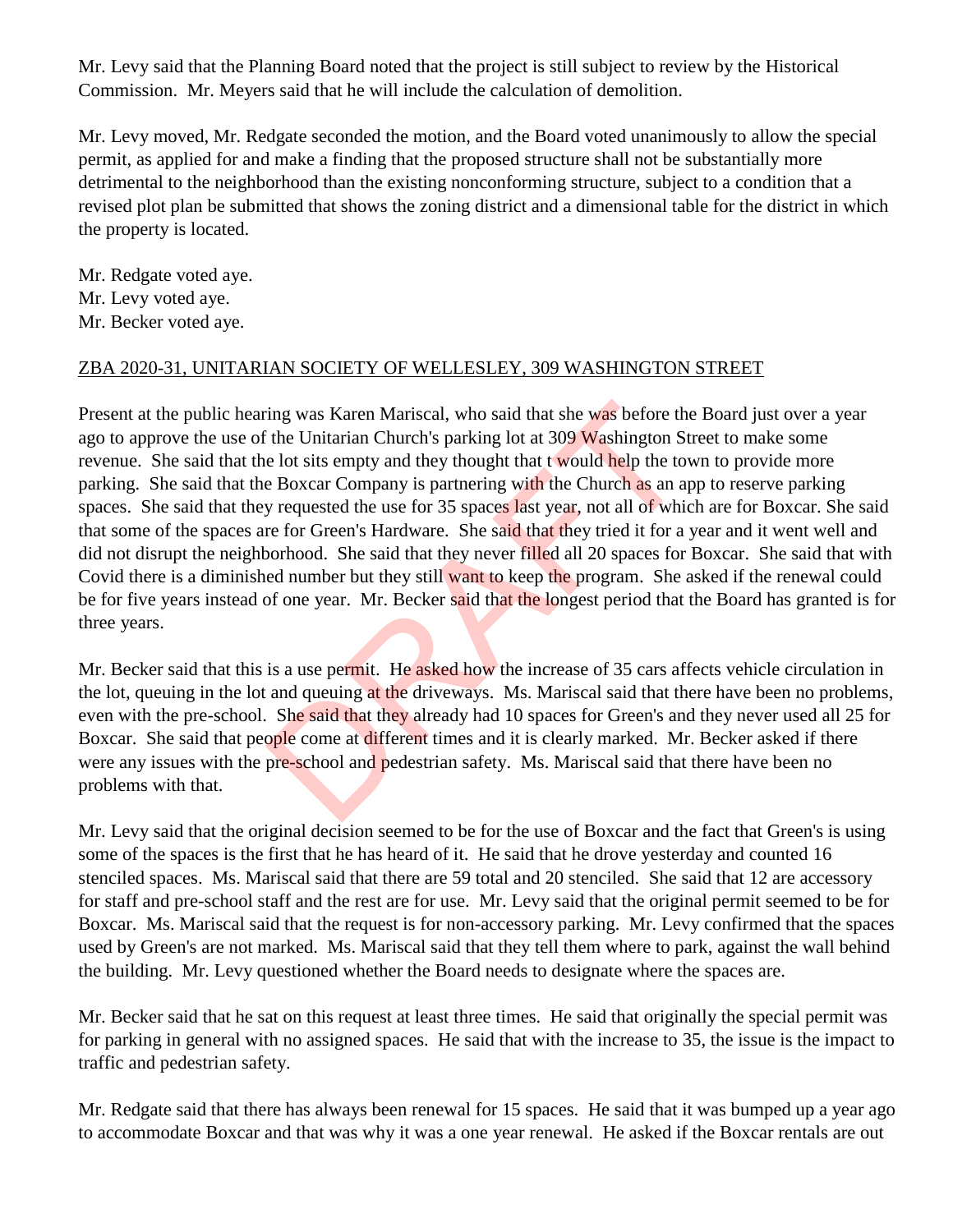by 9 pm and if they can rent on Saturdays or Sundays. Ms. Mariscal said that they cannot rent on Saturday or Sunday. She said that she has never seen a car there after 9 pm and has not heard of a problem.

Mr. Becker asked if any member of the public wished to speak to the petition.

Mr. Becker read the Planning Board recommendation.

Mr. Becker suggested going back to a two year renewal.

Mr. Levy moved, Mr. Redgate seconded the motion, and the Board voted unanimously to allow renewal of the special permit subject to the same conditions except for expiration in two years rather than one year.

Mr. Redgate voted aye. Mr. Levy voted aye. Mr. Becker voted aye.

## ZBA 2020-33, BIKE REALTY, LLC, 951 WORCESTER STREET

Present at the public hearing was Joe Murray, representing Bike Realty, LLC. He said that he has come before the Board every three years to renew the drive-thru special permit for 951 Worcester Street. He said that their company also operates the Dunkin Donuts there. He asked that the special permit be renewed for three more years. ALTY, LLC, 951 WORCESTER STREET<br>
ing was Joe Murray, representing Bike Realty, LLC. He<br>
ince years to renew the drive-thru special permit for 951<br>
iperates the Dunkin Donuts there. He asked that the spec<br>
or issues with tr

The Board discussed prior issues with traffic and menu restrictions. Mr. Murray said that when they rebuilt the property they were able to reconfigure the drive-thru and that allowed them to go back to a full menu. He reviewed the history of the site.

Mr. Levy asked if there have been any issues with traffic backing up onto Route 9. Mr. Murray said that there have been no problems since they were able to wrap the cars around the back of the building.

Mr. Becker said that the previous decision is down to one condition for expiration in three years.

Mr. Becker asked if any member of the public wished to speak to the petition.

Mr. Becker read the Planning Board recommendation.

Mr. Redgate moved, Mr. Levy seconded the motion, and the Board voted unanimously to approve renewal of the special permit, subject to the same condition.

Mr. Redgate voted aye. Mr. Levy voted aye. Mr. Becker voted aye.

## ZBA 2020-35, BANK OF AMERICA, 342 WASHINGTON ST

Present at the public hearing were Kristine Hung, Esq., representing Bank of America (BOA), and Maryellen McCarthy, Philadelphia Sign. Ms. Hung said that the request is for a special permit for a sign at 342 Washington Street, which is at the corner of Abbott Road and Washington Street, in a Business District. She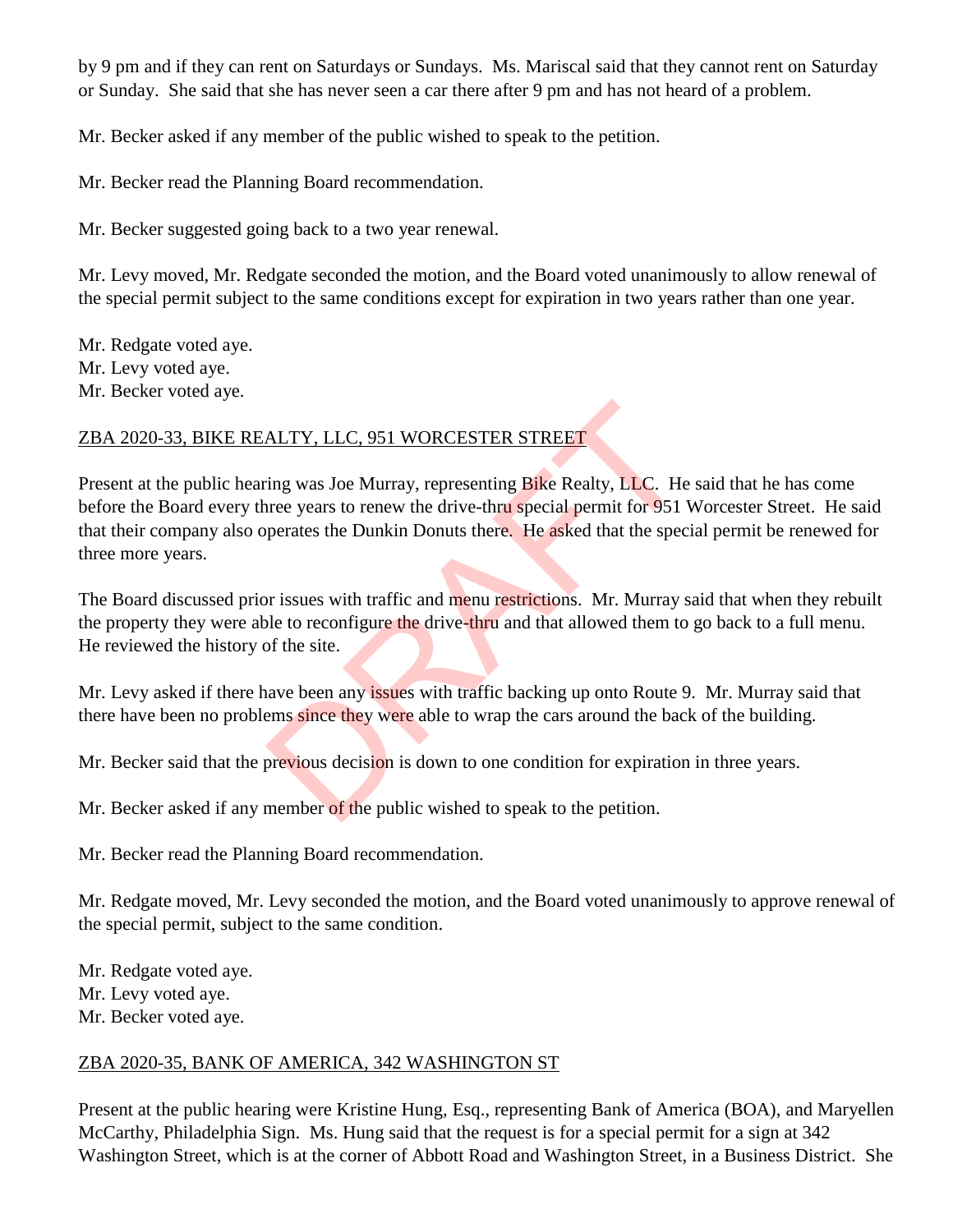said that BOA recently updated their corporate logo and over the past year have been replacing signs nationally to reflect the updated logo. She said that the request is to replace the existing free standing sign with a new free standing sign of the same size and location on an existing stone pedestal. She said that the proposed sign is double faced, three feet in height by six feet in width, for 18 square feet per side. She said that because it is a double sided sign, it will exceed the 25 square feet that is allowed by right. She said that the sign is within the 15 foot setback, 12.4 feet to Abbott Road and 9.2 feet to Washington Street. She said that the double sided sign and the location of the sign is appropriate because the building is set back from street and the sign needs to be big enough and in that location so that vehicles driving by from both directions on Washington Street have enough time to see the sign and give them sufficient time to react to turn into the property. She said that the proposed sign will have the same dimensions and location as the existing sign and the only change will be the corporate logo.

Mr. Levy confirmed that the existing sign is two sided.

Mr. Levy said that no plot plan was submitted. Ms. Hung said that the aerial photograph that was submitted shows the dimensions. Mr. Becker said that they are replacing in kind the sign that is there.

Mr. Levy said that the Design Review Board (DRB) asked that the relative scale of the logo to lettering be reconsidered. Ms. Hung said that BOA said that the logo is smaller than what they normally have. Mr. Levy said that the Planning Board said that the sign is quite bright, distracting, and out of character with site and the neighborhood. He said that the Planning Board recommended that the special permit be denied.

Mr. Becker asked about the background color of the existing sign. Ms. McCarthy said that the existing sign has a gray background. She said that the background of the new sign appears white in the rendering but it is Garbo Silver and is not as bright as the rendering. She said that they just installed a sign at 185 Linden Street in Wellesley that has the same Garbo Silver.

Mr. Levy said that the end cap appears to be red in the rendering. Ms. McCarthy said that the back of the sign is red and will be visible from Washington Street. She said that there is no end cap. She said that it is a two sided sign with an indented center that is approximately one third of the depth into the sign on both sides. Mr. Levy asked if the red inset is part of the sign program. Ms. McCarthy said that the red insert is part of the design for the program. Mr. Levy asked about illumination. Ms. Hung said that a spotlight shines up. Ar. Becker said that they are replacing in kind the sign that<br>esign Review Board (DRB) asked that the relative scale c<br>said that BOA said that the logo is smaller than what the<br>ard said that the sign is quite bright, dist

Mr. Levy asked if there was a permit for the existing sign.

Ms. McCarthy displayed a picture of the existing wall sign at 185 Linden Street. She said that it has a red panel behind the Silver Garbo panel.

Mr. Becker discussed the six required findings under the Zoning Bylaw that the Board must consider in granting a special permit for a sign. He discussed the Planning Board recommendation. Ms. McCarthy said that they would have to discuss an alternative background color of the sign at this location with the Bank.

Mr. Levy said that he would prefer to view the Linden Street sign on site. He said that he would like to see the prior special permit. Ms. Mahoney read an excerpt from ZBA 2000-81 for a special permit granted to Fleet Bank for an internally illuminated, two sided standing sign with less than required setbacks. Mr. Levy said that the current sign is not internally illuminated, so it changed at some point.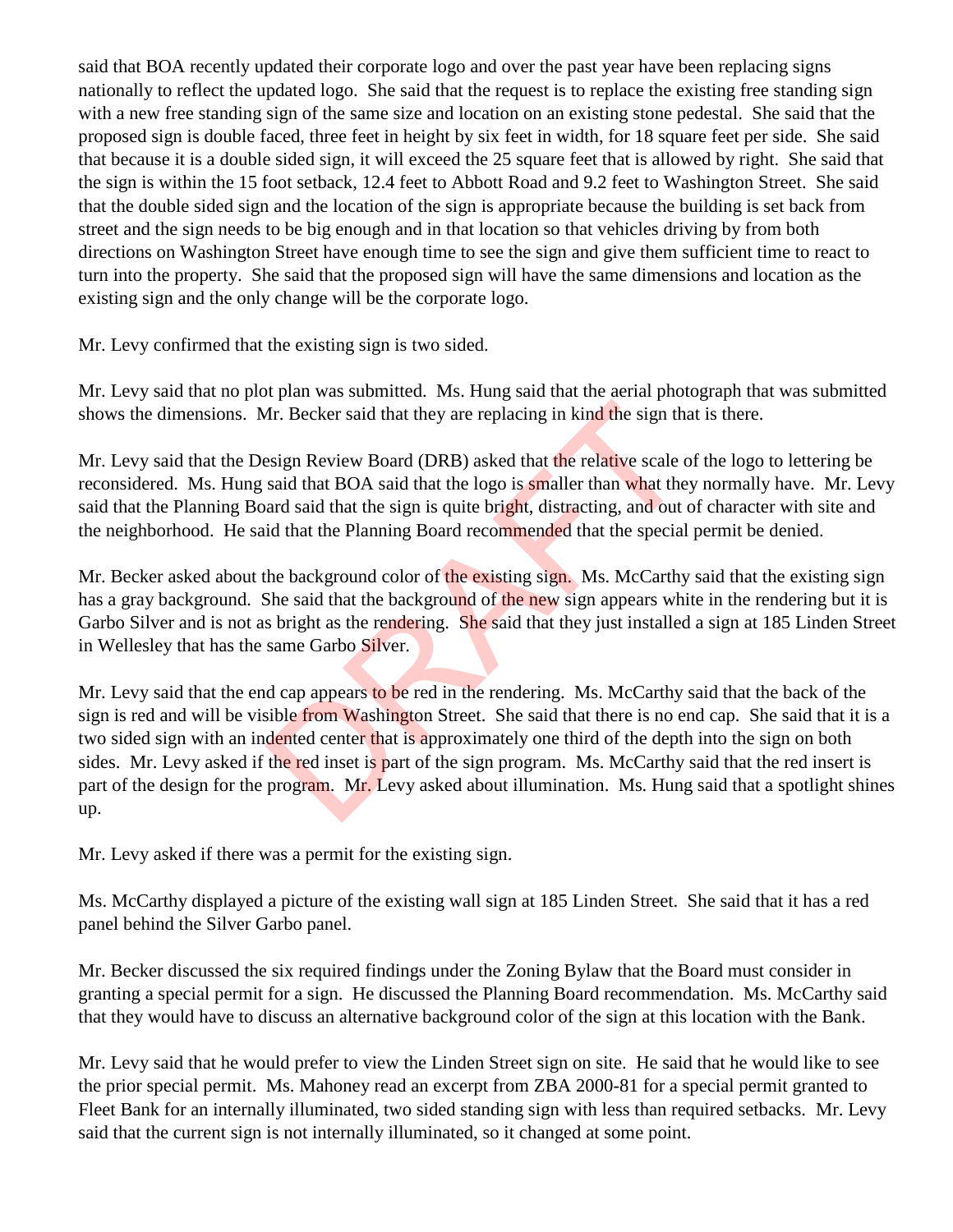Mr. Levy discussed continuing the hearing so that the Applicant could take the Planning Board recommendation into account and the Board would have a chance to view the Linden Street sign. Mr. Redgate said that he considered this to be a replacement in kind but would like to look at the Linden Street sign to get perspective. He said that he would not want to see BOA having a different logo in Wellesley than what is in every other location in the United States. Mr. Becker said that the sign has been in that location for many years so this should not be considered to be a new sign.

Mr. Becker read Section 22A H.3 of the Zoning Bylaw.

Mr. Levy said that if the Board was inclined to grant the petition, it may want to consider a condition for the timing of the lights. He said that shutting the lights off by 9 pm is typical. Mr. Redgate asked if the drive thru at the back operates for 24 hours. Ms. McCarthy said that it is a 24 hour ATM. Mr. Becker said that there is also an ATM inside the door. Mr. Redgate said that there are no residences there. He suggested that the lights be turned off by 10 pm.

Mr. Levy moved, Mr. Redgate seconded the motion to approve a special permit, subject to a condition that the lights be turned off no later than 10 pm.

Mr. Becker asked if there was any member of the public who wished to speak to the petition.

The Board voted unanimously to approve the special permit, subject to a condition.

Mr. Redgate voted aye. Mr. Levy voted aye. Mr. Becker voted aye.

## ZBA 2020-37, ROBERT & JENNIFER BORTNICK, 9 LEEWOOD ROAD

Present at the public hearing was David Himmelberger, Esq., representing Robert and Jennifer Bortnick. He said that the request is for a special permit to enclose a pre-existing 26 square foot nonconforming porch that is located in the side yard setback at 12.26 feet. He said that under the Bjorklund Decision, the proposed enclosure may not be found to constitute an intensification of an existing nonconformity, and that as a matter of law, a special permit should issue. He said that the neighbor to the right is in favor. He said that what had been an active use entrance with two lights will be changed. He said that the stairs and lights will be removed and the porch will be enclosed and made into a powder room, which will be a less intense use in the nonconforming setback. He requested that the Board grant the special permit. dgate seconded the motion to approve a special permit, s<br>
b later than 10 pm.<br>
e was any member of the public who wished to speak to t<br>
ously to approve the special permit, subject to a condition<br>
ously to approve the spec

Mr. Levy said that Mr. Himmelberger's letter says that the Applicant is entitled to a special permit and a building permit as a matter of right. Mr. Himmelberger said that he submitted a request for zoning interpretation to Mr. Grant and it was Mr. Grant's response that, while Bjorklund might be controlling, the fact that the enclosure, which is in the setback, required the Board to grant a special permit. He said that based on that response, he submitted the request for a special permit.

Mr. Levy said that there are typically two findings under Section 6 of Chapter 40A, M.G.L. He asked Mr. Himmelberger if the Board does not have to go past the first finding. Mr. Himmelberger said that because it is a nonconforming structure, the Board has to make a determination as to whether there is any intensification of the existing nonconformity. He said that if there is not, a permit should be granted. He said that under Bjorklund, this is not an intensification. He said that it is a change to a pre-existing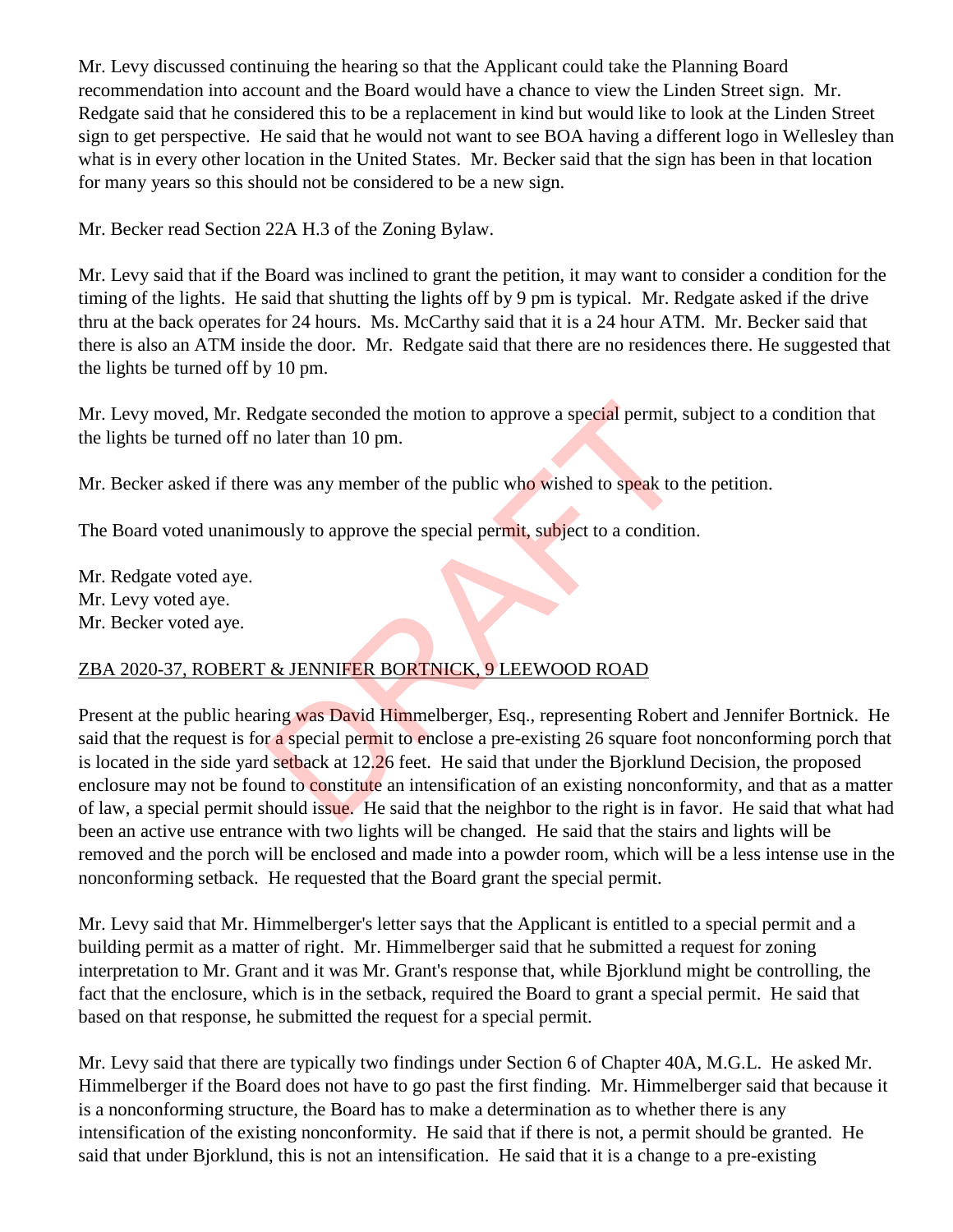nonconforming structure but under Wellesley's Zoning Bylaw and Chapter 40A, Section 6, when you go through the process of examining the change that is being sought, the Board should conclude that there is no intensification of the pre-existing nonconformity, and therefore a special permit should be granted. Mr. Levy asked if Mr. Himmelberger would prefer that that Board make an additional finding whether the proposed structure will not be substantially more detrimental to the neighborhood than the existing nonconforming structure. Mr. Himmelberger said that he did not believe that the Board has to go there. He read an excerpt from Chapter 40A, Section 6. He said that he was satisfied if the Board wished to base its ruling on the fact that under Bjorklund there is no intensification of the pre-existing nonconformity and, therefore, a special permit issues. He said that he is equally satisfied if the Board wanted to get to the not substantially more detrimental finding because under that analysis it is clearly not substantially more detrimental to the neighborhood than the pre-existing nonconformity because an active use porch is being converted to an enclosed powder room.

Mr. Himmelberger said that in the last paragraph of Mr. Grant's letter, he talks about being subject to appropriate review by the Zoning Board of Appeals, consistent with Section 17 of the Zoning Bylaw. He said that the proposed enclosure of the porch is likely entitled to a building permit without the further finding that it is not more detrimental to the surrounding neighborhood than the existing structure. He said that Mr. Grant agrees with Mr. Levy that the Board does not need to make a finding in this case but it is Mr. Grant's position that because it is within the nonconforming setback, it does require a Board action. Mr. Grant said that if the Board was located on the other side of the house where it was not within a nonconforming setback, he would have issued a building permit. closure of the porch is likely entitled to a building permitental to the surrounding neighborhood than the existing s<br>evy that the Board does not need to make a finding in this<br>within the nonconforming setback, it does req

Mr. Becker said that since the porch was already the subject of a special permit, there is a nonconformity but there is no change, no intensification or addition to the nonconformity, which satisfies the first clause of Section 16 of Chapter 40A and Section 17 of the Zoning Bylaw.

He Board discussed the Planning Board recommendation. Mr. Becker read the Planning Board recommendation.

Mr. Becker asked if there was any member of the public who wished to speak to the petition.

Mr. Levy moved, Mr. Redgate seconded the motion, and the Board voted unanimously to find that the proposed structure does not increase the nonconforming nature of the structure and accordingly a special permit should issue.

Mr. Redgate voted aye. Mr. Levy voted aye. Mr. Becker voted aye.

#### ZBA 2020-38, NEEDHAM BANK, 458 WASHINGTON STREET

Present at the public hearing was Jay Johnson, Facilities Director, Needham Bank.

Mr. Levy said that he drove by the property yesterday and saw that all of the conditions of the prior permit have been met. Mr. Johnson said that all of the lines and arrows were repainted. He said that there is a sign that prevents people from coming from State Street from going through the drive-thru the wrong way. He said that there are plans in next year's budget to replace the site signage.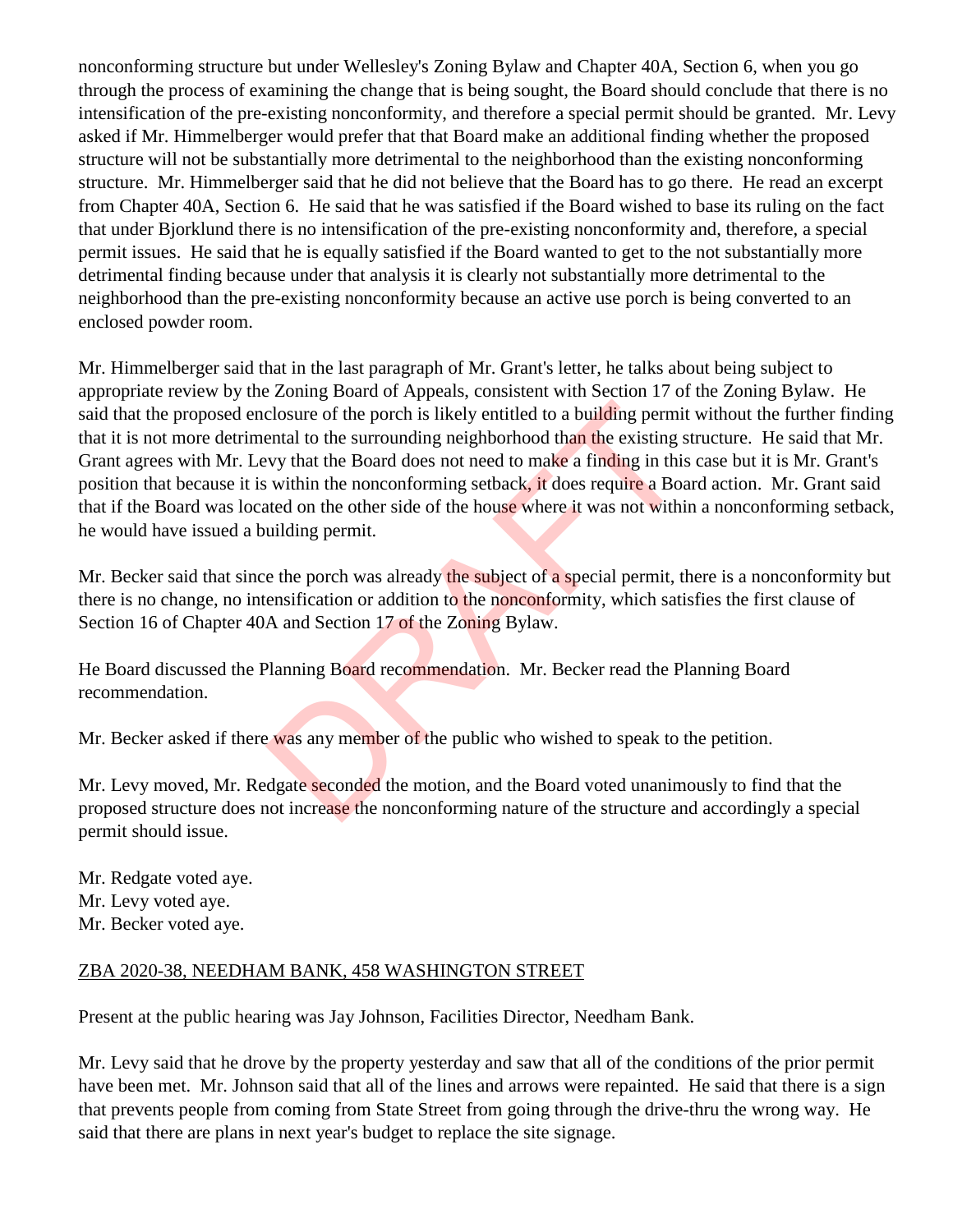Mr. Becker asked if there was any member of the public who wished to speak to the petition.

Mr. Becker read the Planning Board recommendation.

Mr. Levy moved, Mr. Redgate seconded the motion, and the Board voted unanimously to approve renewal of the special permit, subject to the same conditions.

Mr. Levy voted aye Mr. Redgate voted aye. Mr. Becker voted aye.

#### ZBA 2020-39, DANIEL & CAROLINE TARRANT, 6 CAVANAGH ROAD

Present at the public hearing were David Sharff, Architect, Daniel and Caroline Tarrant. Mr. Sharff said that request is to build a two story addition on an 8,300 square foot lot in a district where 10,000 square feet is required. He said that the setbacks are met except for the side where the existing house is 16 feet from side line where 20 feet is required. He said that ten feet of the proposed addition will be four inches beyond that to hold the side structure of the house so that it is one continuous addition along the side. He said that it will step back in the rear to integrate a porch. He said that lot coverage is well within the maximum and a TLAG of 2,697 square feet is well below the 3,600 square feet that is allowed. He said that the house was constructed off center on the lot. He said that he and his clients tried to do the best that they could with a small house on a small lot to give them more space for a larger family room on the first floor and a fourth bedroom on the second floor.

Mr. Levy asked about the size of the shed and if the intention is to keep it. Mr. Sharff said that the intention is to remove it and put up a conforming shed that is less than 100 square feet. He said that the existing shed is approximately 10 by 12 feet and previously served as a garage. Mr. Levy asked if there was any objection to removing the shed. He said that it is nonconforming because it exceeds the size that is allowed as a matter of right. He said that the Board typically wants to see properties as conforming as possible. He said that his understanding is that the intent is to remove the shed anyways. Mr. Tarrant said that they had not talked about doing everything all at once. He said that it is something that they may want to do afterward but it was not part of their initial plan. Mr. Becker said that one part is the removal of the nonconforming shed and the second part is to reinstall a conforming shed. He said that does not mean that the conforming shed has to be installed immediately after taking down the nonconforming shed. Mr. Levy said that the new shed will not require Zoning Board approval. Mr. Tarrant said that it is storage that they need and want. He asked about timing. Mr. Levy said that if the Board imposes a condition that the shed has to be removed, a Certificate of Occupancy (C of O) will not issue until that happens. He said that there is an opportunity to remove a nonconforming shed, which is something that the Board would like to see. He said that decision will not otherwise interfere with the request that is before the Board. Mr. Tarrant said that they had discussed removing the shed but had not anticipated removing immediately. Mr. Levy said that removal could be at the end of the project before applying for the C of O. e setbacks are met except for the side where the existing inited. He said that ten feet of the proposed addition will to f the house so that it is one continuous addition along the tegrate a porch. He said that lot coverag

Mr. Redgate asked if the intent is to take down the one story at the back and then build a new two story that extends beyond the existing structure. Mr. Sharff said that the intent is to add onto the existing one story on the first floor and build over both the one story and out the back over the addition. Mr. Redgate confirmed that the addition extends further into the back of the lot than the existing one story. Mr. Sharff said that it will extend 10 feet for two stories. Mr. Redgate said that the current side yard setback is 16 feet and the request is for relief to change to 15.9 feet. He said that the gutter line will be at 14.9 feet. He said that the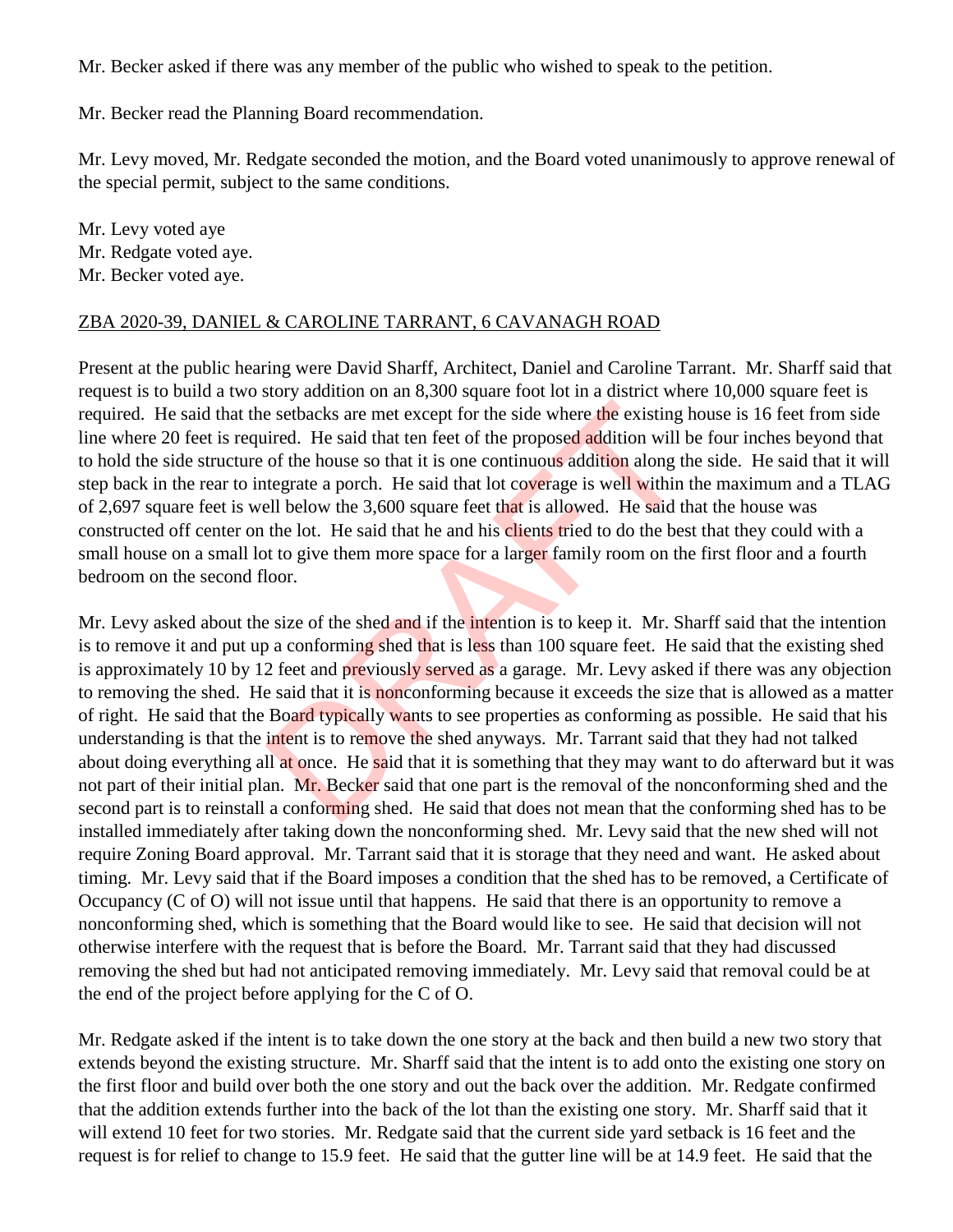dimensions of 16.5 and 16 feet are to siding, as is the 15.9 feet. Mr. Redgate questioned whether this would be a variance if it encroaches more than the existing nonconformity. Mr. Levy said that if there is already an existing nonconformity, this would not create a new nonconformity, under the Brookline case. He said that he believes that the Board can approve a special permit without a variance. He said that prior to that case, the distance could have been considered to be de minimus.

Mr. Becker said that the definition of side yard goes to the wall, not the gutter line.

Mr. Redgate confirmed that the home is not parallel to the property line.

Mr. Becker asked if there was any member of the public who wished to speak to the petition.

Mr. Becker read the Planning Board recommendation. Mr. Sharff said that they looked at pulling the addition in to make it conforming but that would require rebuilding the existing one story structure. He said that this is a small structure on a small lot. He said that shifting the addition to the other side would aesthetically interrupt the lines of the existing house.

Alexe Law and Jon Flood, 7 Cavanagh Road, said that they live across the street from the Tarrants. Ms. Law said that they looked at the plans and are supportive.

Mr. Tarrant said that they spoke with Klays at 2 Cavanagh Road, who said that they were supportive of the plans. Mr. Redgate confirmed that there is a fence between 2 and 6 Cavanagh Road.

Mr. Tarrant asked about keeping the existing nonconforming shed that may have been original to the house. He asked if it would be grandfathered. Mr. Levy said that the Applicant would have to demonstrate that the shed was built prior to Zoning Code that prohibited it. He said that the Zoning Act was enacted in 1925. Mr. Becker said that the house was constructed in 1929 but the Zoning Bylaw at that time probably did not have the yard setbacks or lot area requirements that are in place today. He said that the questions is when was the shed constructed and what were the zoning requirements at that time. Mr. Sharff said that he has a plot plan from 1994 that shows it. Mr. Levy said that the Zoning restrictions probably went into effect before that time. He said that there is no enforcement action to remove it but he was just trying to encourage the Applicant to remove it. Example 1 and are supportive.<br>
1, 7 Cavanagh Road, said that they live across the street f<br>
2. per plans and are supportive.<br>
1. per plans and are supportive.<br>
1. per plans and are supportive.<br>
1. per plans and are support

Mr. Becker discussed approval versus denial of the project. He said that removal of the shed without any connection to this special permit will not prevent the Applicant from removing it at a later date and replacing it with a conforming shed without having to come back before the Board.

Mr. Redgate discussed options for building a conforming shed. Ms. Tarrant asked if the rules are different for a garage. Mr. Becker said that they are classed as accessory structures.

Mr. Tarrant discussed the Planning Board recommendation to step the second floor in. Mr. Becker that the Planning Board's interpretation is not consistent with case law that the Board has seen.

The Board discussed making a motion without or without removal of the shed. Mr. Tarrant said that they will agree to take the shed down before completion of the project as a condition.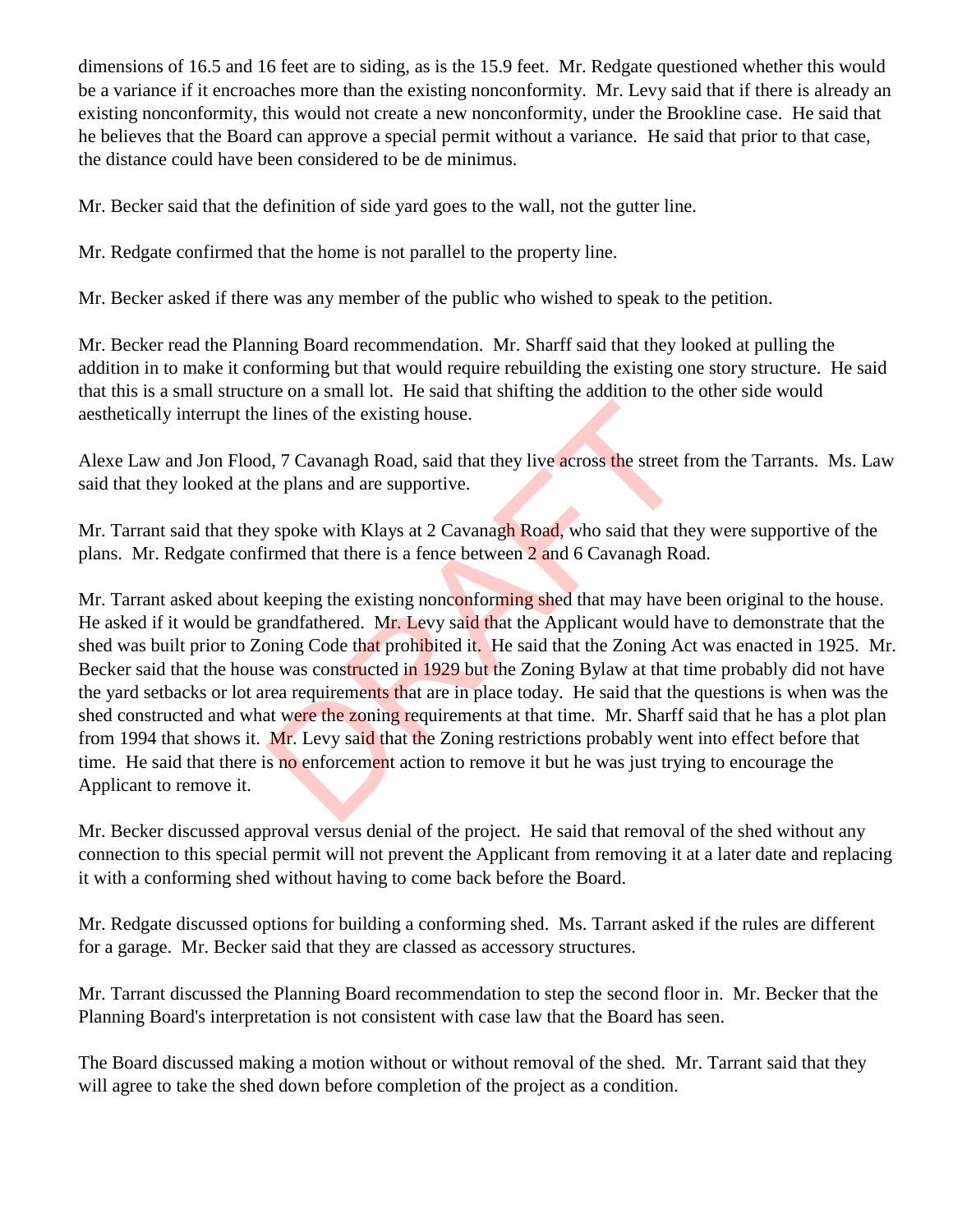Mr. Redgate moved, Mr. Levy seconded the motion, and the Board voted unanimously to make a finding that the proposed structure shall not be substantially more detrimental to the neighborhood, and approve a special permit, subject to a condition that the shed be removed prior to the issuance of a Certificate of Occupancy.

Mr. Levy voted aye. Mr. Redgate voted aye. Mr. Becker voted aye.

#### ZBA 2020-45, SANDRA MASTERS, 889 WORCESTER STREET

Present at the public hearing was Sandra Masters, who said that the request is for renewal of a special permit to practice chiropractic at her home at 889 Worcester Street. She said that she would like to tweak the hours to Monday and Wednesday from 8:30 am to noon and 3 pm to 6:30 pm, Thursday from 2:30 pm to 6:30 pm, and Saturday from 8 am to noon, for a total of 22 hours.

Mr. Levy discussed the previous decision and the conditions that are in effect. Ms. Masters said that the total hours that she sees patients is 22 hours. Mr. Levy said that the current limitation to 20.5 hours of practice should be changed to 22 hours. Ms. Masters said that she still has two employees and their hours, not to exceed 25.5 hours, is accurate. She confirmed that the no more than one non-resident employees, no more than six patients per hour, all parking is on the premises, and 889 Worcester Street being her principle residence are unchanged. She said that she has practiced at this location for 24 years. revious decision and the conditions that are in effect. M:<br>tts is 22 hours. Mr. Levy said that the current limitation thours. Ms. Masters said that she still has two employees<br>urate. She confirmed that the no more than one

Mr. Becker asked if there was any member of the public who wished to speak to the petition.

Mr. Levy said that the Planning Board recommended approval.

Mr. Levy moved, Mr. Redgate seconded the motion, and the Board voted unanimously to renew the special permit with the same conditions except that the hours shall not exceed 22 hours per week instead of 20.5 hours, and the special permit shall expire in two years.

Mr. Redgate voted aye. Mr. Levy voted aye. Mr. Becker voted aye.

## ZBA 2020-36, BELAIR-PROSPECT NOMINEE TRUST, 24 BELAIR ROAD

Present at the public hearing were Laurence Shind, representing the current owner, Verdant Properties, and Michael Caraviello. Mr. Shind that the request is for a special permit/finding that the proposed demolition of the existing nonconforming residence on the lot and construction of a new residence that complies with all dimensional setback requirement will not be substantially more detrimental to the neighborhood than the existing structure.

Mr. Shind said that it is an undersized lot at 9,500 square feet in a 10,000 square foot district. He said that, according to the Assessor's records, the existing house was built in 1922 and it is a small colonial with 1,900 square feet of Total Living Area. He said that the left side is nonconforming with a setback just over 10 feet. He said that existing lot coverage of 14 percent will increase to 24 percent, which is within the 25 percent that is allowed. He said that finished TLAG will be 3,692 square feet, which is slightly over the threshold for the district.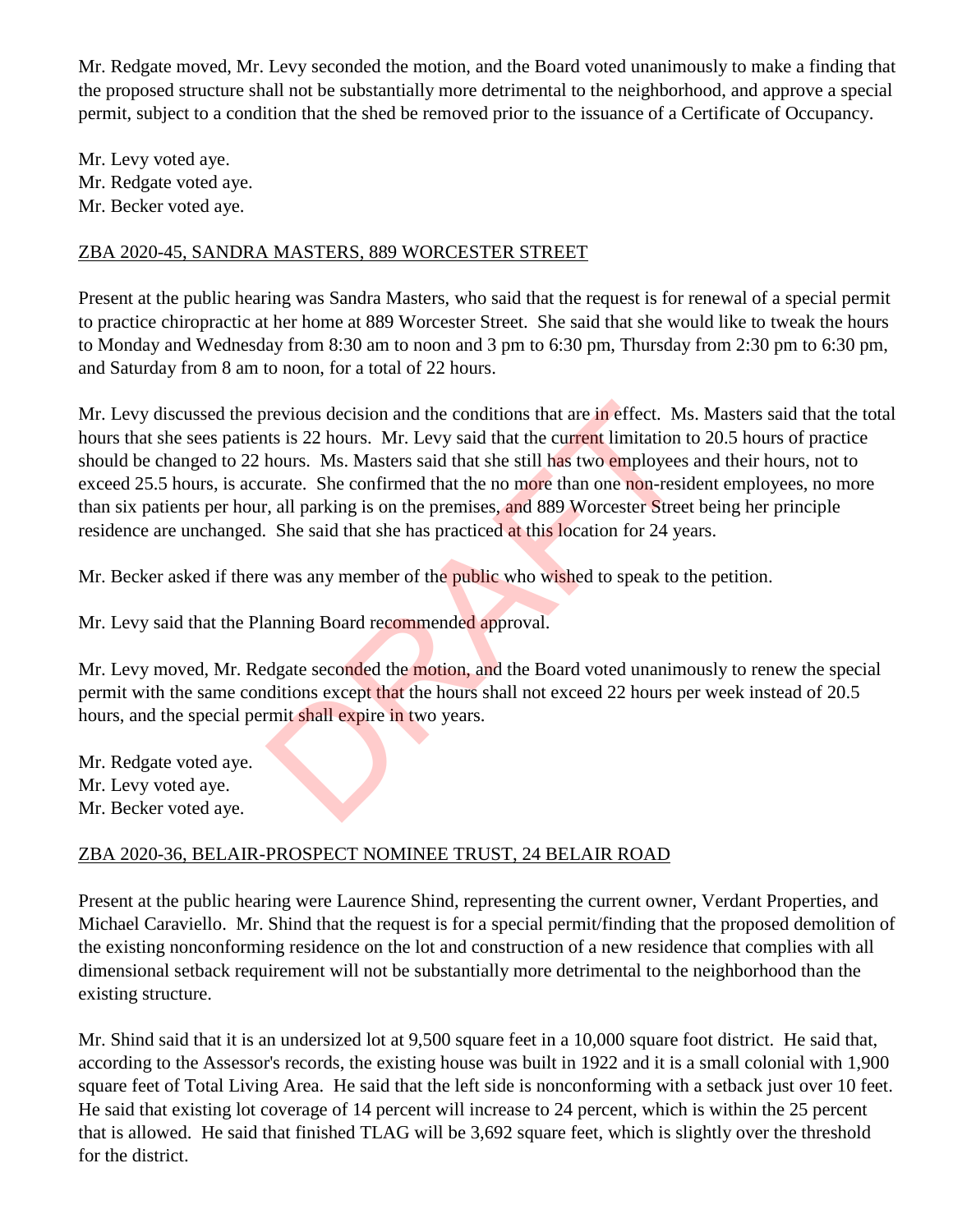Mr. Shind said that they tried to give careful consideration to the design of the new house and tried to be consistent with the prevailing design of homes in the general area, which is an eclectic mix of styles. He said that they tried to pick up the village style colonial with shingle siding, trim soffits, overhangs, entry porch and a stepped back second floor.

Mr. Shind said that the Planning Board was concerned about the front facing garage versus the predominant detached garages in the immediate neighborhood. He said that many of the lots on the street and in the neighborhood are under 10,000 square feet and many have detached nonconforming garages. He said that by bringing the garage to the front, they will make it conforming and will maximize the useable area for the family in the rear.

Mr. Shind said that he submitted an updated plot plan that shows that they will be adding five evergreens to the right side that were asked for by the neighbor.

Mr. Levy said that the Board received a significant amount of correspondence from neighbors who are opposed to the project and feel that it does not fit in with the neighborhood. He said that a primary reason seems to be that it is a sideways facing house with a garage facing the street. He said that the Board has to make a finding that it is not substantially more detrimental to the neighborhood than the existing structure. He said that is quite persuasive when there are so many neighbors who judge it as substantially more detrimental, though ultimately it is the Board's determination. He said that the Planning Board had the same reaction and recommended denial. band received a significant amount of correspondence from d feel that it does not fit in with the neighborhood. He sale<br>ways facing house with a garage facing the street. He sale<br>ways facing house with a garage facing the

Mr. Levy asked if the Petitioner would like to revisit this. He said that a side facing house is an anomaly in town and the two big garage doors are daunting. Mr. Shind said that the lot is much narrower from side to side than it is front to rear, so it is not a square lot. He said that creates difficulty in designing a house.

Mr. Caraviello said that he is the owner of Verdant Properties. He said that in designing the house they thought about trying to locate the garage at the back. He said that if the garage is in the back and if the garage doors face either of the side lot lines, that would put the garage dead center of the house and shut off any connection of the living space of the house to the yard in the back. He said that it is a function of the width of the lot.

Mr. Caraviello discussed the garage at the front from the perspective of plan view versus walking or driving by. He said that he tried to create a significantly sized porch that would be attractive to someone walking in the neighborhood. He said those were the design issues, given the constraints of the lot.

Mr. Becker said that in correspondence from the neighbors, they also raised the issue of the size of the house. He said that the TLAG for the proposed is slightly more than two percent greater than the trigger for a 10,000 square foot lot, and this lot is smaller than 10,000 square feet, so the intensity of use has gone up a lot. He said that translates for the non-technical person as being too big and too massive. He said that the right side will be 77 feet long solid building in a residential neighborhood, which is a lot. He said that clearly this is a challenging lot because it is undersized and narrow but the proposed plans fill up the box of allowed setbacks.

Mr. Caraviello said that he submitted a living area comparison of homes in the neighborhood. He said that the density of some is comparable to what he is proposing, both on a relative and an absolute basis. Mr. Becker said that he did an analysis using a series of residences rather than some of the surrounding houses.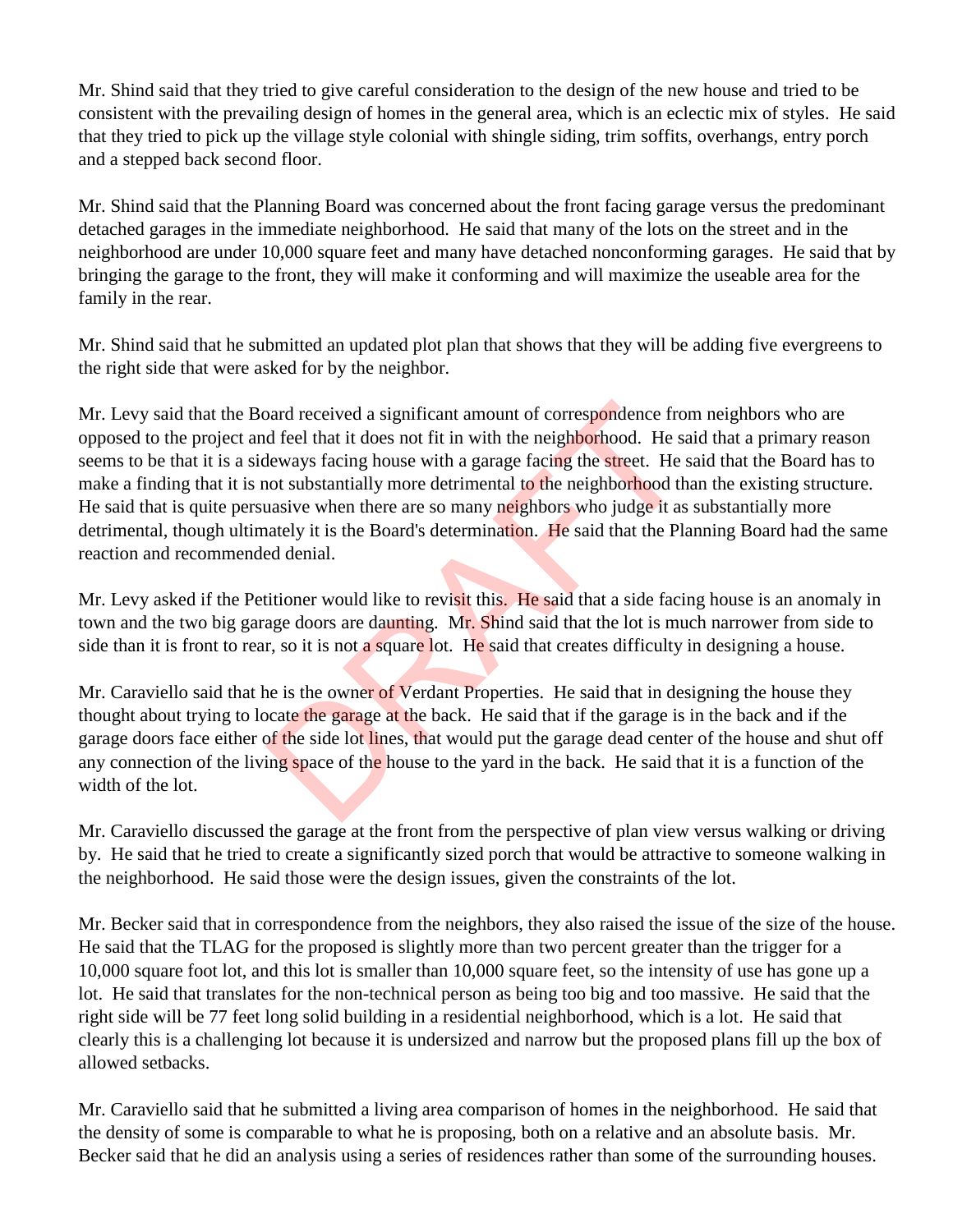He said that the Board did not necessarily come to the same conclusion as Mr. Caraviello. He said that many of the lots in this neighborhood are undersized. Mr. Caraviello said that he was pointing out that a number of the properties are densely constructed.

Mr. Becker asked if any member of the public wished to speak to the petition.

Mr. Becker read the Planning Board recommendation.

Andrea and George Weber said that they live directly across the street at 25 Belair Road. Mr. Weber said that they are senior citizens who will probably be most affected by the project. He said that he was also speaking on behalf of his 96 year old mother, who lives a block away. He said that he and his wife have lived there for 30 years, during which time they always saw a charming, picturesque, moderate size home framed by full trees and occupied by a retired, widowed Wellesley College Professor. He said that under the proposal, that situation will be drastically transformed. He said that they would encounter two garage doors and a driveway when they look out their front door. He said that it was hard to imagine that any resident in Wellesley would welcome such a transformation to his or her home. He asked the Board to please not direct such an outcome for the rest of their days. He said that all 13 homes on Belair Road face the street and the proposed home should do so also. He said that this project turns its back on the street and the neighborhood. He said that another compelling reason for the Board to reject the project is the size of the proposed dwelling. He said that it will be twice the size of their home in terms of living space. He said that in their 30 years on Belair Road, they have received unsolicited letters from young couples asking them to sell their home because they believe it would be affordable, given its modest size. He said that they have loved their home every day for 30 years. He asked that the **Board not tip this neighborhood to a future of ever larger and** more expensive homes. He said that an oversized garage and driveway facing the street is substantially more detrimental than the existing, charming, moderately sized home. He urged the Board to reject the petition. is exact a transformation to his or her home. He asked the rest of their days. He said that all 13 homes on Belair Ro is on also. He said that this project turns its back on the st pelling reason for the Board to reject th

Lorrin Shearman, 28 Belair Road, said that she lives directly adjacent to 24 Belair Road. She said that she has lived in Wellesley for three years and what attracted her was this hidden gem of a historic neighborhood. She said that she was quite disappointed when she saw the plan for 24 Belair Road. She said that she has similar views to the Webers that the sideways positioning of the house on the lot is not welcoming. She said that her house is to the right and one of her concerns is privacy, given that the current design has the entry door on the right side of the structure and has more of an apartment building appearance rather than a very welcoming historic colonial home. She said that there are no other side facing homes on Belair Road. She said that given the entry door, the windows, and the porch facing the side of her house and back yard patio, she has major concerns about her privacy. She said that the design of the proposed home is not consistent with the distinct character of the neighborhood. She said that the larger footprint and the mass of the house would dwarf her house, which is about half the size of what is being proposed. She said that if this large house is built, it could potentially set a precedent for historic homes in the neighborhood to be demolished and rebuilt in a similar manner, transitioning the neighborhood into an urban housing development. She urged the Board to reject the petition.

Peter Solomon, 17 Leighton Road, said that he has been a resident of Wellesley for 30 years, the last 12 of which have been on Leighton Road. He said that he was speaking in opposition to the plan. He discussed comments and issues that came up during Demo Review and a recent Planning Board meeting regarding the project. He said that they expressed concerns about the loss of character and fit with the neighborhood. He said that the Planning Board talked about the garage not being compatible and the townhouse look. He said that over his 30 years as a resident, he has been a petitioner, a proponent and an opponent of applications. He said that he has always struggled with what constitutes the potential subjectivity of what is substantially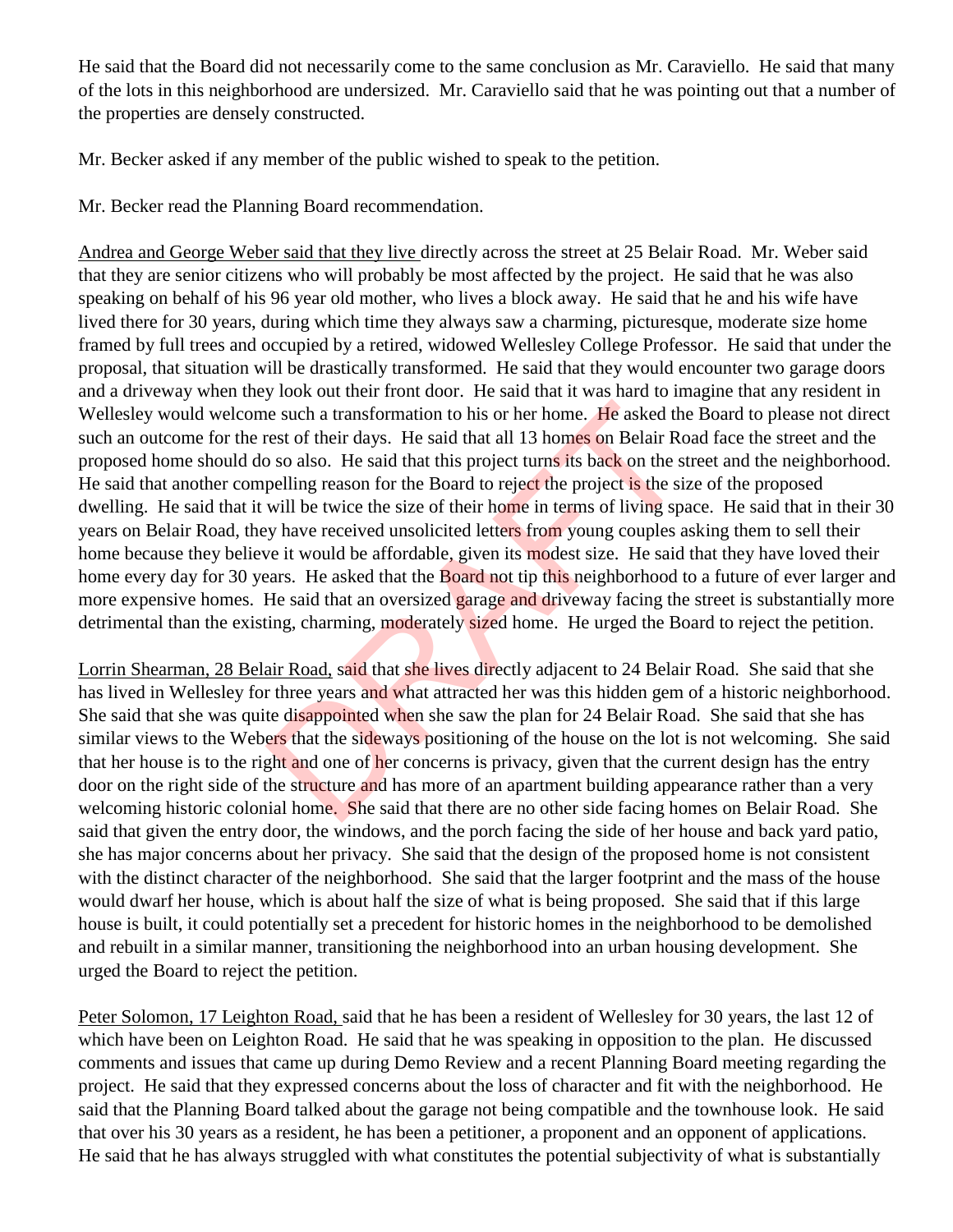more detrimental. He said that he did some research and found a guide from Burlington, CA that talked about how growth can move forward while being additive and also what can be subtracted. He said that the guide points to the importance of having a new renovated structure that draws from original structures, incorporating design threads and planning attributes, which should unify the neighborhood. He said that while certain elements that are proposed check some of the boxes, he believes that the subtracted elements far exceed them. He said that they think of character and charm when thinking about the neighborhood. He said that when the application was submitted, neighbors discussed concerns about the garage, mass, location, structure, orientation and lot size. He discussed the scale of the garage and double wide driveway that takes up more than 30 percent of the frontage and is a dominant feature. He said that houses with garages at the back do not have cars parked in the forefront and anyone going by may be subjected to looking at whatever is in the garage. He said that a side entrance is out of character. He said that he submitted a document that showed Belair, Birch and Leighton Road properties' TLAG versus TLA because the mass incorporates the garage. He said that it was 50 percent larger than the average house when you divided TLAG by the lot size. He said that the landscaping legend references a tree report but it does not appear with the PDF and the street shade trees do not correspond to the legend. He said that a lighting plan would be helpful. He said that given that so much surface area will be covered, he asked about potential overflow for the 1 inch design and what could happen during 25 and 100 years storms in terms of discharge. He said that he hoped that the Board had a chance to see the petition that was signed by 17 residents. He read excerpts from the petition. He said with no door facing the street, you will have to walk 65 feet to get to the street. He said that it is a non-people oriented design. He displayed a schematic of the neighborhood and a scaled overlay of the new dwelling, which he dropped on the comps in the neighborhood to give a relative perspective. He said that he dropped the overlay on the biggest houses. He said that this design has 70 plus feet of linear wall.

Maggie Tushman, 25 Leighton Road, said that she and her family have lived there for over 13 years. She said that her backyard directly abuts the backyard at 24 Belair Road. She said that they renovated their historic home that was built in 1909 a few years ago. She said that their lot is slightly smaller than 24 Belair Road. She said that they chose to not have a garage, despite the fact that they really could use one. She said that it was very difficult to fit it in and keep the character of their historic home and the neighborhood. She said that she is not opposed to new construction but believes that the plan for 24 Belair Road is too large and out of character with the neighborhood. She said that its main entry will be halfway down its right side, so the new house will face her backyard and her neighbors at 28 Belair Road. She said that visitors and delivery people approaching the main entrance will walk and look towards her backyard, which is currently private. She said that the new house will be 2.5 stories running all the way back to 17.7 feet from the back lot line. She said that the existing house is 69 feet from the rear lot line. She said that this will have a significant negative impact on the privacy and views from her house. She said that her family will be looking at a very tall and wide structure with second floor windows facing them, making them feel boxed in and exposed. She said that TLAG, not TLA, is the relevant metric to understand the scale of the proposed structure vis a vis the neighbors around it. She said that she emailed a spreadsheet to the Board that added garage sizes back to the Petitioner's exhibit so that TLA plus garage over lot size could be considered. She said that the 24 Belair Road plan is 38 percent greater in TLAG over lot size. She said that she hopes to see investment in the neighborhood and believes that there is a way to do this that will enhance the neighborhood. She said that this plan is not in keeping with the character of the houses around and it is her belief that it needs to be modified. is a mean will be covered, he asked about potential overflow<br>g 25 and 100 years storms in terms of discharge. He said<br>e the petition that was signed by 17 residents. He read es<br>ing the street, you will have to walk 65 feet

Karin Lifter, 23 Belair Road, said that she and her husband moved there 35 years ago to raise their children. She said that they were charmed by the neighborhood with comfortable houses, shared spaces and a sense of community. She said that one of the biggest issues with respect to the proposed plan is the garage facing the street will wall off a family from the community. She said that there is a sense of disengagement that is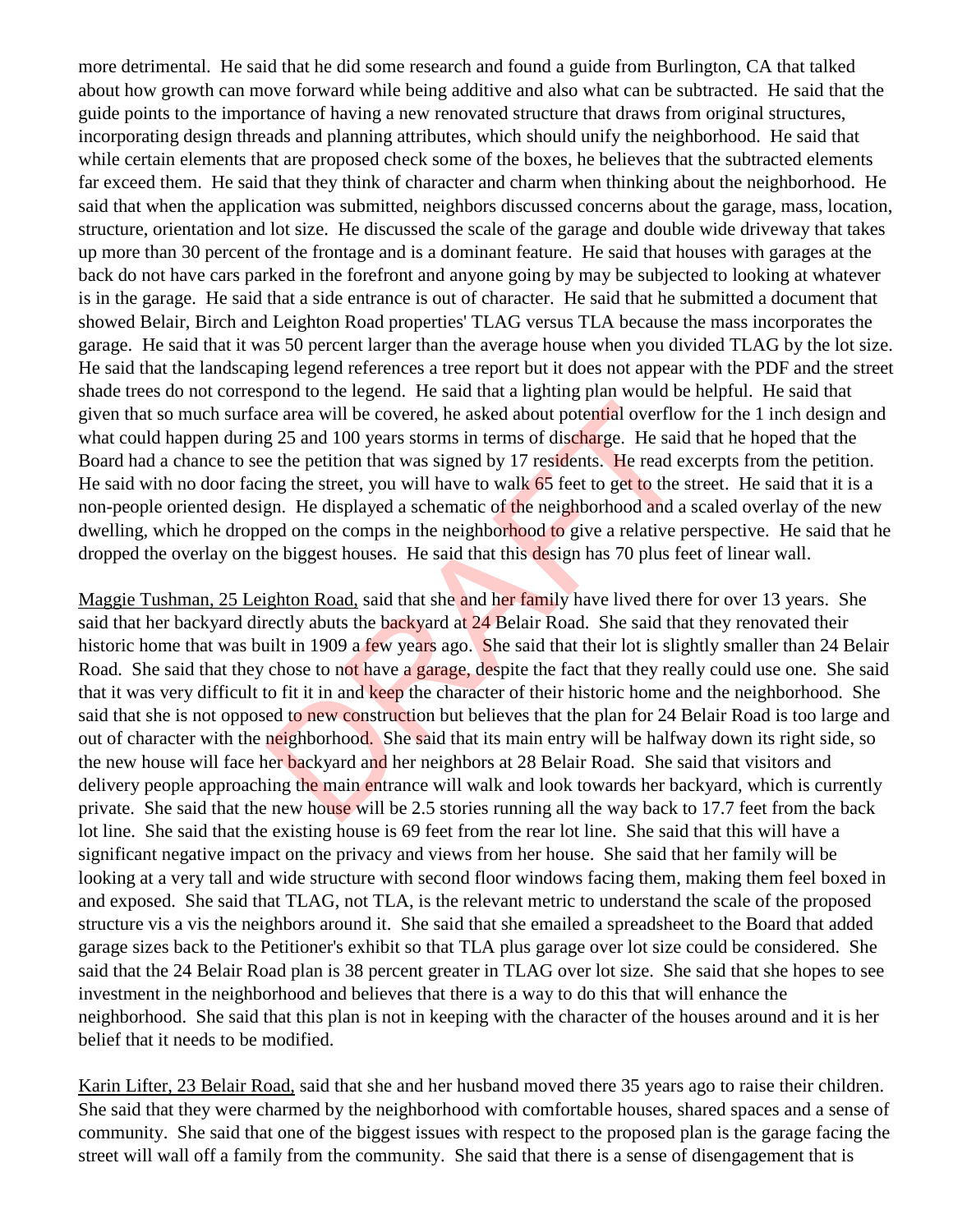presented with that kind of construction. She said that the position of the house and the way that the neighborhood is set up matters in terms of supporting a sense of community. She said that a tear down and replacement with a much bigger house could start a chain reaction of teardowns and bigger houses. She said that a number of neighborhoods in Wellesley are suffering with teardowns and houses that are bigger than the original house and there is a sense of crowding. She said that the houses in this neighborhood are different sizes. She said that it is a hidden gem and has its own character. She said that the neighborhood is important to Wellesley and the center. She recommended that the proposal be deemed detrimental. She said that she agreed with Ms. Tushman that something better is possible on this site with a gracious frontage to the street.

Lori Woodacre 21 Leighton, said that she has been a resident of Wellesley for 30 years, 18 years in the Dana Hall area on Brook Street and 9 years at 21 Leighton Road. She said that her property abuts the back of 24 Belair Road. She said that of the names that were submitted by the Developer, she does not know of any of them who are in favor of this project. She said that her 1912 house was probably one of the first ones built for professors at Wellesley College. She said that it is a large Victorian. She said that the driveway is long and way in the back for the garage. She said that it would be much more convenient to have the garage closer to the street but she would not dream of it. She said that this neighborhood, and Belair Road in particular, has many houses with garages at the back. She said that the house at 34 Leighton Road was recently built with a garage under to conform with the neighborhood. She said that the porch on the proposed house is so small in comparison to the garage. She said that all you will see is the garage and possibly its contents. She said that it is not consistent with the prevailing design. She said that she would like to see the Developer go back to an architect to see if he can do better. She said that the neighbors are not opposed to development. She said that almost all of the houses in the neighborhood that have been improved or torn down have been very much in keeping. She said that it is a gem of a neighborhood. She asked that the Developer reconsider the front of the design of the house. he garage. She said that it would be much more convenies would not dream of it. She said that this neighborhood ses with garages at the back. She said that the house at 3 ge under to conform with the neighborhood. She said

Mr. Becker said that comments that the Board heard were consistent with emails that it received. He discussed what the next step should be. He said that his sense of the Board is that it is leaning more toward the Planning Board recommendation than to approval. He asked that Mr. Shind and Mr. Caraviello what the next steps should be. Mr. Shind asked about considering neighbors' comments and requesting a continuance versus withdrawal with a re-submittal. Mr. Becker discussed challenges with schedules during Covid. He said that there are currently no further meetings scheduled, so the hearing could not be continued to a date certain.

Mr. Caraviello said that he approved of a request to withdraw the petition without prejudice. He said that when he spoke with the abutters, he was not aware of the amount of opposition to the plan. He said that if he was made aware of the opposition he would have made some tweaks to the design. He said that he had not heard any of the concerns until the hearing.

Mr. Levy said that it is normally the Board's practice to encourage developers to reach out to the neighbors. He said that has been difficult to do in the past four months.

Mr. Caraviello said that he lives in the neighborhood at 22 Dover Road. He said that he did not have to come before the Board to build that house. He said that a lot of people were upset when he tore the house down. He said that everyone that he has spoken to since he built his house has said that it looks like it has been there forever and is probably one of the nicest houses that has been built in town in the past 20 years. He said that he is cognizant of the nature of the neighborhood and wants to do his best to maintain that character.